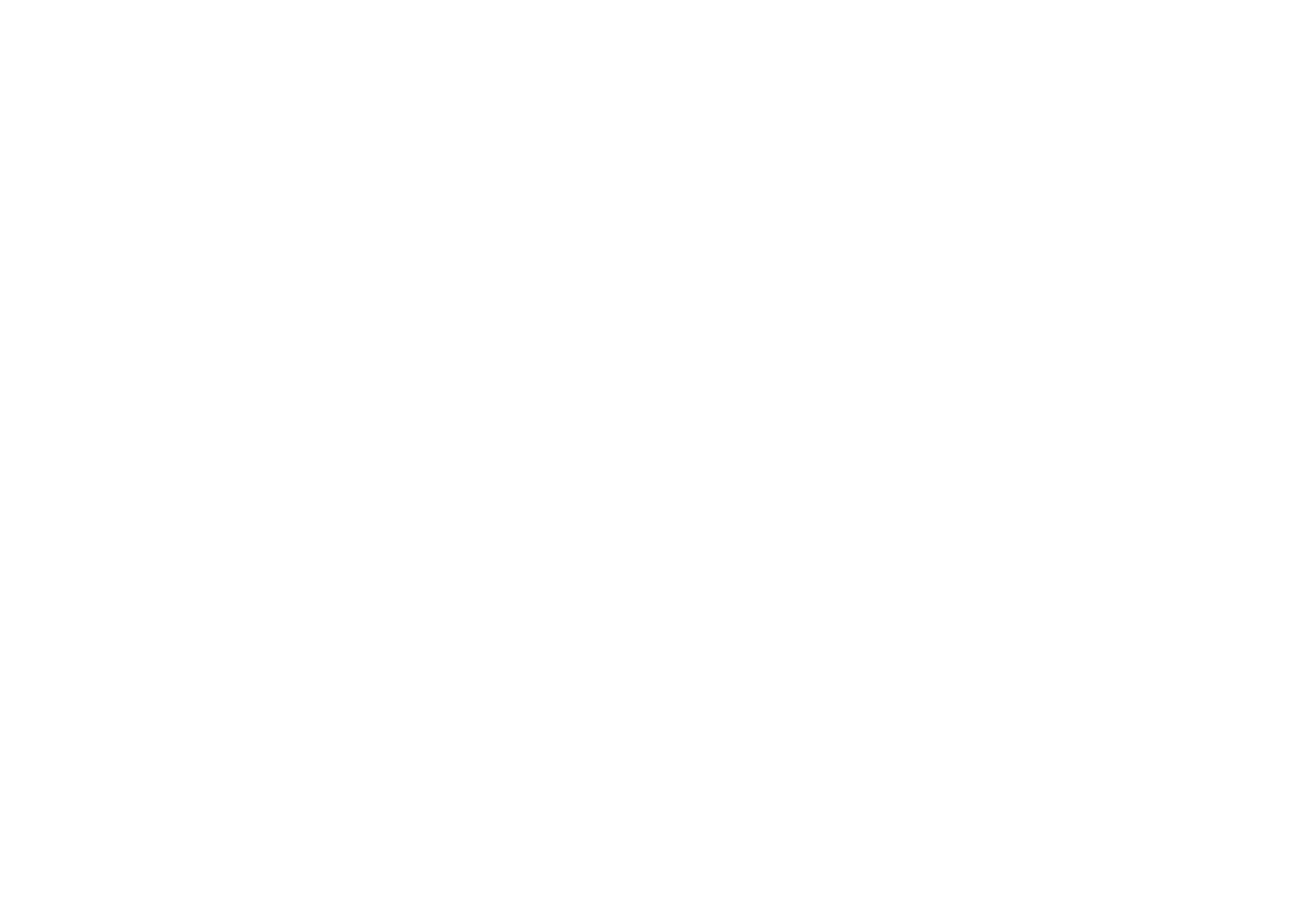# **ANNEX IACS DATA COLLECTIONS FOR 157 DOUBLE HULL OIL TANKERS, RENEWAL SURVEY NO.1 (SS1)**

|                  |              |             |                |                   |                 | $(T_{\text{as-built}} - T_{\text{meas}})$ / | $(T_{\text{as-built}} - T_{\text{meas}})$ / |                        |
|------------------|--------------|-------------|----------------|-------------------|-----------------|---------------------------------------------|---------------------------------------------|------------------------|
| <b>Ship</b>      | Date of      | <b>Ship</b> | <b>Gross</b>   | <b>Deadweight</b> | Year of         | $T_{as \text{-}built}$                      | T <sub>as-built</sub>                       |                        |
| <b>No</b>        | <b>Built</b> | <b>Type</b> | <b>Tonnage</b> | (Tonnes)          | SS <sub>1</sub> | Normal range                                | <b>Extreme values</b>                       | Coating                |
|                  |              |             |                |                   |                 | %                                           | $\%$                                        |                        |
| 1.               | 2009         | Oil         | 5034           | 7008              | 2014            | $0 - 2$                                     | 4                                           | Good, COT full coating |
| $\overline{2}$ . | 2009         | Oil         | 81347          | 158007            | 2014            | $0 - 1$                                     | 1.5                                         | Good, COT full coating |
| $\overline{3}$ . | 2010         | Oil/Chem    | 8581           | 13021             | 2015            | $0 - 0.5$                                   |                                             | Good, COT full coating |
| 4.               | 2010         | Oil         | 60379          | 107507            | 2015            | $0 - 2$                                     | 5                                           | Good, COT part coated  |
| 5.               | 2010         | Oil/Chem    | 42225          | 73982             | 2015            | $0 - 1$                                     | 4                                           | Good, COT full coating |
| 6.               | 2010         | Oil         | 60379          | 107481            | 2015            | $0 - 1$                                     | $\overline{2}$                              | Good, COT full coating |
| 7.               | 2011         | Oil         | 161273         | 320780            | 2015            | $0 - 1$                                     | 1.5                                         | COT no coating         |
| 8.               | 2011         | Oil         | 56326          | 104579            | 2016            | $0 - 1$                                     | 3                                           | Good, COT part coated  |
| 9.               | 2011         | Oil         | 63299          | 115459            | 2016            | $0 - 1$                                     | $\overline{2}$                              | Good, COT part coated  |
| 10.              | 2012         | Oil         | 81326          | 158542            | 2017            | $0 - 1$                                     | $\overline{3}$                              | Good, COT part coated  |
| 11.              | 2011         | Oil         | 56326          | 104736            | 2017            | $0 - 1$                                     | $\overline{2}$                              | Good, COT part coated  |
| 12.              | 2011         | Oil         | 164680         | 318227            | 2017            | $0 - 1$                                     |                                             | Good, COT part coated  |
| 13.              | 2013         | Oil         | 83824          | 160025            | 2017            | $0 - 1$                                     | $\overline{2}$                              | Good, COT full coating |
| 14.              | 2012         | Oil         | 164796         | 317473            | 2018            | $0 - 1$                                     | $\overline{2}$                              | Good, COT part coated  |
| 15.              | 2012         | Oil         | 801            | 1316              | 2018            | $0 - 1$                                     | 3.5                                         | Good, COT full coating |
| 16.              | 2009         | Oil         | 59315          | 108433            | 2013            | $0 - 1$                                     | 1.5                                         | Good, COT full coating |
| 17.              | 2009         | Oil/Chem    | 30638          | 52610             | 2014            | $0 - 2$                                     | 7.7                                         | Good, COT full coating |
| 18.              | 2010         | Oil/Chem    | 30638          | 52725             | 2015            | $0 - 2$                                     | 8,3                                         | Good, COT full coating |
| 19.              | 2011         | Oil/Chem    | 30638          | 52579             | 2016            | $0 - 2$                                     | 6,7                                         | Good, COT full coating |
| 20.              | 2011         | Oil/Chem    | 30638          | 52554             | 2016            | $0 - 1$                                     | 1,7                                         | Good, COT full coating |
| 21.              | 2011         | Oil/Chem    | 30638          | 51935             | 2016            | $0 - 0.5$                                   | 1.1                                         | Good, COT full coating |
| 22.              | 2012         | Oil/Chem    | 30638          | 51824             | 2017            | $0 - 1$                                     | 2.5                                         | Good, COT full coating |
| 23.              | 2012         | Oil/Chem    | 2340           | 3200              | 2017            | $0 - 2$                                     | 3                                           | Good, COT full coating |
| 24.              | 2011         | Oil         | 61237          | 115594            | 2016            | $0 - 1$                                     | $\overline{2}$                              | Good, COT part coated  |
| 25.              | 2011         | Oil         | 83474          | 156630            | 2016            | $0 - 1$                                     | 3.5                                         | COT no coating         |
| 26.              | 2010         | Oil         | 156702         | 297580            | 2015            | $0 - 0.5$                                   | 1.1                                         | COT no coating         |
| 27.              | 2010         | Oil         | 26916          | 47377             | 2015            | $0 - 2$                                     | 3.3                                         | Good, COT full coating |
| 28.              | 2010         | Oil         | 61572          | 107481            | 2015            | $0 - 1$                                     | 2.7                                         | Good, COT part coated  |
| 29.              | 2012         | Oil         | 63014          | 88258             | 2017            | $0 - 2$                                     | 4                                           | COT no coating         |
| 30.              | 2012         | Oil/Chem    | 5064           | 6230              | 2017            | $0 - 1$                                     | 1.1                                         | Good, COT full coating |

I:\SDC\07\SDC 7-INF.5.docx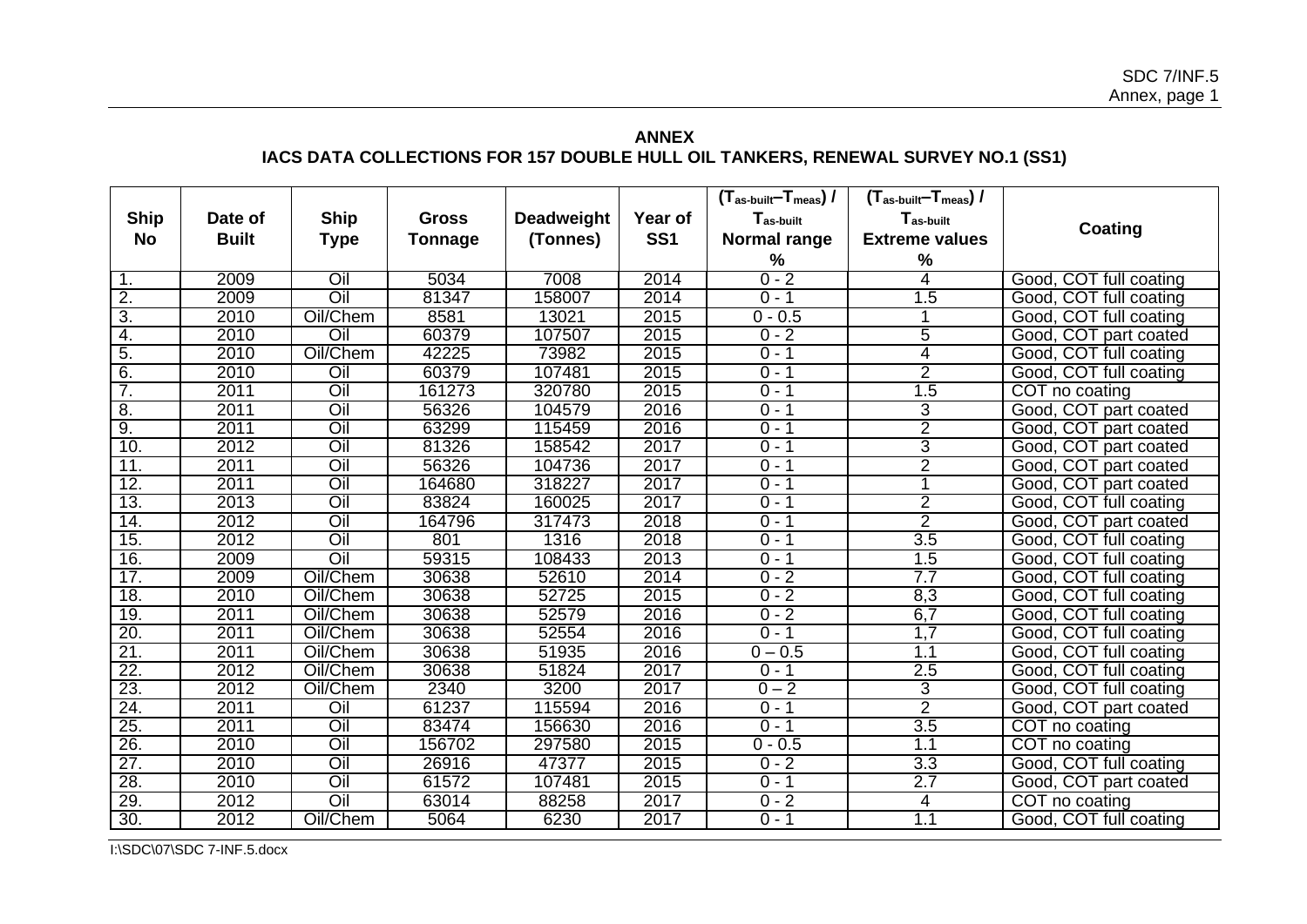| <b>Ship</b> | Date of      | <b>Ship</b>       | <b>Gross</b>   | <b>Deadweight</b> | Year of         | $(T_{as \text{-}built}$ - $T_{meas})/$<br>T <sub>as-built</sub> | $(T_{\text{as-built}} - T_{\text{meas}})$ /<br>T <sub>as-built</sub> | Coating                |
|-------------|--------------|-------------------|----------------|-------------------|-----------------|-----------------------------------------------------------------|----------------------------------------------------------------------|------------------------|
| <b>No</b>   | <b>Built</b> | <b>Type</b>       | <b>Tonnage</b> | (Tonnes)          | SS <sub>1</sub> | Normal range                                                    | <b>Extreme values</b>                                                |                        |
|             |              |                   |                |                   |                 | $\frac{0}{0}$                                                   | $\%$                                                                 |                        |
| 31.         | 2012         | Oil/Chem          | 24463          | 39708             | 2017            | $0 - 1$                                                         | $\overline{2}$                                                       | Good, COT full coating |
| 32.         | 2013         | Oil               | 160987         | 319063            | 2018            | $\Omega$                                                        | $\Omega$                                                             | Good, COT part coated  |
| 33.         | 2012         | Oil               | 160716         | 314000            | 2017            | $0 - 1$                                                         | 1.6                                                                  | Good, COT part coated  |
| 34.         | 2012         | Oil               | 57244          | 105276            | 2017            | $0 - 0.5$                                                       | 1                                                                    | Good, COT full coating |
| 35.         | 2012         | Oil               | 158465         | 318227            | 2017            | $0 - 1$                                                         | 2.5                                                                  | Good, COT part coated  |
| 36.         | 2011         | Oil               | 156651         | 269919            | 2016            | $0 - 2$                                                         | 2.7                                                                  | Good, COT part coated  |
| 37.         | 2011         | Oil               | 61332          | 115903            | 2016            | $0 - 1$                                                         | $\overline{2}$                                                       | Good, COT part coated  |
| 38.         | 2011         | Oil               | 63005          | 88322             | 2018            | $0 - 3$                                                         | 5.9                                                                  | COT no coating         |
| 39.         | 2008         | Oil               | 4587           | 7520              | 2013            | $0 - 2$                                                         | $\overline{2}$                                                       | Good, COT full coating |
| 40.         | 2009         | Oil               | 81347          | 72722             | 2013            | $0 - 5$                                                         | $\overline{5}$                                                       | Good, COT full coating |
| 41.         | 2012         | Oil               | 5075           | 7026              | 2017            | $0 - 1.5$                                                       | 1.5                                                                  | Good, COT full coating |
| 42.         | 2012         | Oil               | 3953           | 6879              | 2017            | $0 - 3$                                                         | 3                                                                    | Good, COT full coating |
| 43.         | 2011         | Oil               | 4373           | 5565              | 2016            | $0 - 3$                                                         | 3                                                                    | Good, COT full coating |
| 44.         | 2010         | Oil               | 7852           | 13002             | 2015            | $\overline{0}$                                                  | $\overline{0}$                                                       | COT no coating         |
| 45.         | 2010         | Oil               | 49866          | 70053             | 2015            | $0 - 5$                                                         | $\overline{5}$                                                       | Good, COT full coating |
| 46.         | 2009         | Oil               | 7834           | 13008             | 2014            | $0 - 1$                                                         | 1                                                                    | Good, COT full coating |
| 47.         | 2011         | Oil               | 4793           | 7102              | 2016            | $0 - 1$                                                         | 1                                                                    | Good, COT full coating |
| 48.         | 2010         | Oil               | 49866          | 69830             | 2015            | 0                                                               | $\Omega$                                                             | Good, COT full coating |
| 49.         | 2008         | Oil               | 49597          | 72722             | 2013            | $0 - 4.2$                                                       | 4.2                                                                  | COT no coating         |
| 50.         | 2011         | Oil               | 4373           | 5536              | 2016            | $0 - 1.1$                                                       | 1.1                                                                  | Good, COT full coating |
| 51.         | 2011         | OIL               | 4373           | 5519              | 2016            | $0 - 1$                                                         | $\mathbf 1$                                                          | Good, COT full coating |
| 52.         | 2009         | $\overline{OIL}$  | 2897           | 3500              | 2014            | $0 - 2.6$                                                       | 2.6                                                                  | Good, COT full coating |
| 53.         | 2012         | OIL               | 5075           | 7036              | 2017            | $0 - 0.5$                                                       | 0.5                                                                  | Good, COT full coating |
| 54.         | 2010         | $\overline{O}$ il | 172146         | 319869            | 2014            | $0 - 2$                                                         | 3                                                                    | Good, COT full coating |
| 55.         | 2010         | $\overline{O}$ il | 160619         | 306953            | 2015            | $0 - 2$                                                         | $\overline{2}$                                                       | COT no coating         |
| 56.         | 2010         | $\overline{O}$ il | 162330         | 321050            | 2015            | $0 - 2$                                                         | $\overline{2}$                                                       | COT no coating         |
| 57.         | 2011         | Oil               | 160493         | 309988            | 2015            | $0 - 2$                                                         | $\overline{2}$                                                       | Good, COT part coated  |
| 58.         | 2010         | Oil               | 162330         | 321234            | 2015            | $0 - 2$                                                         | $\overline{2}$                                                       | COT no coating         |
| 59.         | 2011         | Oil               | 162330         | 321052            | 2015            | $0 - 2$                                                         | $\overline{2}$                                                       | COT no coating         |
| 60.         | 2012         | Oil               | 160705         | 313990            | 2017            | $0 - 2$                                                         | $\overline{2}$                                                       | COT no coating         |
| 61.         | 2012         | Oil               | 160705         | 313990            | 2017            | $0 - 2$                                                         | $\overline{2}$                                                       | Good, COT part coated  |
| 62.         | 2013         | Oil               | 164533         | 313983            | 2017            | $0 - 1$                                                         |                                                                      | Good, COT part coated  |
| 63.         | 2009         | Oil               | 162098         | 321300            | 2013            | $\overline{0}$ – 1                                              | $\overline{2}$                                                       | COT no coating         |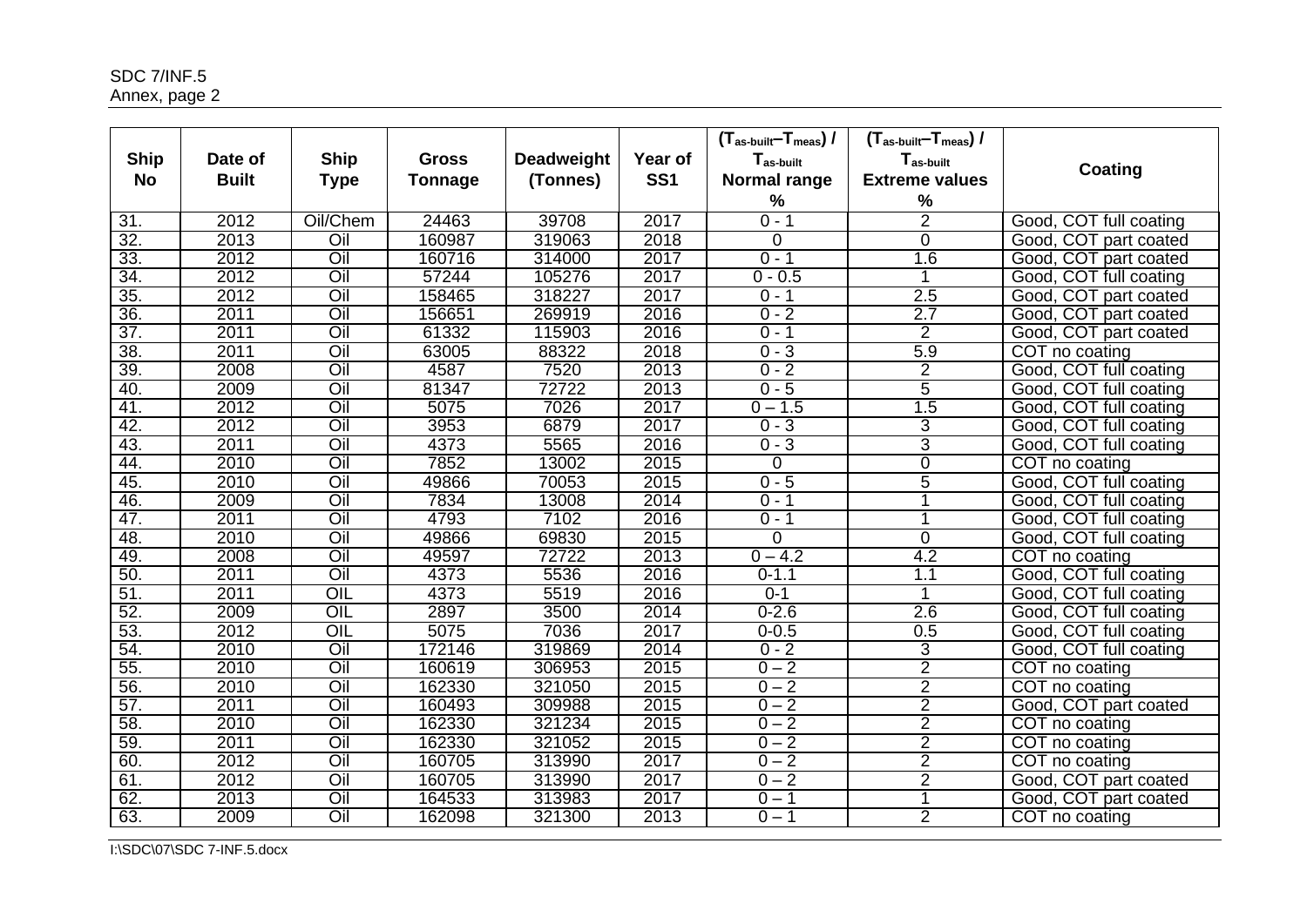| <b>Ship</b> | Date of      | <b>Ship</b>       | <b>Gross</b>   | <b>Deadweight</b> | Year of         | $(T_{\text{as-built}} - T_{\text{meas}})$ /<br>T <sub>as-built</sub> | $(T_{\text{as-built}} - T_{\text{meas}})$ /<br>T <sub>as-built</sub> |                        |
|-------------|--------------|-------------------|----------------|-------------------|-----------------|----------------------------------------------------------------------|----------------------------------------------------------------------|------------------------|
| <b>No</b>   | <b>Built</b> | <b>Type</b>       | <b>Tonnage</b> | (Tonnes)          | SS <sub>1</sub> | Normal range                                                         | <b>Extreme values</b>                                                | Coating                |
|             |              |                   |                |                   |                 | %                                                                    | %                                                                    |                        |
| 64.         | 2009         | Oil/Chem          | 23342          | 36677             | 2014            | $0 - 2$                                                              | $\overline{2}$                                                       | Good, COT full coating |
| 65.         | 2009         | Oil/Chem          | 29733          | 51498             | 2014            | $0 - 1$                                                              | $\overline{2}$                                                       | Good, COT full coating |
| 66.         | 2009         | Oil/Chem          | 23342          | 36677             | 2014            | $0 - 2$                                                              | $\overline{2}$                                                       | Good, COT full coating |
| 67.         | 2010         | Oil/Chem          | 29733          | 51483             | 2015            | $0 - 2$                                                              | $\overline{2}$                                                       | Good, COT full coating |
| 68.         | 2010         | Oil/Chem          | 63005          | 88322             | 2015            | $0 - 2$                                                              | $\overline{2}$                                                       | Good, COT full coating |
| 69.         | 2009         | Oil               | 160,068        | 309,960           | 2014            | $0 - 2$                                                              | 3                                                                    | COT no coating         |
| 70.         | 2010         | Oil               | 28,051         | 45,902            | 2015            | $0 - 1$                                                              | 2.5                                                                  | Good, COT full coating |
| 71.         | 2010         | Oil               | 159,828        | 302,628           | 2015            | $0 - 3$                                                              | 10                                                                   | Good, COT part coated  |
| 72.         | 2010         | Oil               | 160,151        | 310,406           | 2015            | $0 - 2$                                                              | 3.6                                                                  | COT no coating         |
| 73.         | 2010         | Oil               | 40,975         | 74,905            | 2015            | $0 - 2$                                                              | 11                                                                   | Good, COT full coating |
| 74.         | 2010         | Oil               | 159,943        | 302,241           | 2015            | $0 - 3$                                                              | $\overline{4}$                                                       | COT no coating         |
| 75.         | 2010         | Oil               | 28,465         | 50,083            | 2015            | $1 - 2$                                                              | 3                                                                    | Good, COT full coating |
| 76.         | 2010         | Oil               | 28,725         | 45,996            | 2015            | $0 - 1$                                                              |                                                                      | Good, COT full coating |
| 77.         | 2011         | Oil               | 60,379         | 107,508           | 2016            | $\Omega$                                                             | $\Omega$                                                             | Good, COT full coating |
| 78.         | 2011         | Oil               | 28,747         | 45,955            | 2016            | $0 - 0.5$                                                            | 0.74                                                                 | Good, COT full coating |
| 79.         | 2011         | Oil               | 2,818          | 4,261             | 2016            | $0 - 2$                                                              | 5                                                                    | Good, COT full coating |
| 80.         | 2011         | Oil               | 28,802         | 48,020            | 2015            | 0                                                                    | $\overline{0}$                                                       | Good, COT full coating |
| 81.         | 2013         | Oil               | 13,201         | 19,000            | 2017            | $0 - 0.5$                                                            | $\overline{2}$                                                       | Good, COT full coating |
| 82.         | 2012         | Oil/Chem          | 11,707         | 19,801            | 2017            | $0 - 1$                                                              | $\overline{2}$                                                       | COT no coating         |
| 83.         | 2010         | Oil/Chem          | 19,968         | 33,636            | 2015            | $0 - 0.5$                                                            | 1.7                                                                  | COT no coating         |
| 84.         | 2009         | Oil               | 29,578         | 45,790            | 2014            | $0 - 2$                                                              | 4.5                                                                  | Good, COT full coating |
| 85.         | 2009         | Oil               | 156,702        | 297,557           | 2014            | $0 - 1$                                                              | $\overline{2}$                                                       | COT no coating         |
| 86.         | 2009         | Oil               | 152,727        | 297,244           | 2014            | $0 - 2$                                                              | $5.\overline{6}$                                                     | COT no coating         |
| 87.         | 2009         | Oil/Chem          | 6,085          | 8,963             | 2014            | $0 - 2$                                                              | $\overline{3.3}$                                                     | Good, COT full coating |
| 88.         | 2009         | Oil/Chem          | 8,539          | 13,033            | 2014            | $0 - 3$                                                              | 4.4                                                                  | Good, COT full coating |
| 89.         | 2009         | $\overline{O}$ il | 26,992         | 41,968            | 2014            | $0 - 1$                                                              | 2.5                                                                  | Good, COT full coating |
| 90.         | 2010         | Oil               | 7,524          | 11,879            | 2015            | $0 - 1$                                                              | $\overline{2}$                                                       | Good, COT full coating |
| 91.         | 2010         | Oil               | 152,727        | 297,136           | 2015            | $0 - 2$                                                              | 3.1                                                                  | COT no coating         |
| 92.         | 2010         | Oil/Chem          | 8,525          | 12,000            | 2015            | $0 - 3$                                                              | 5.5                                                                  | Good, COT full coating |
| 93.         | 2010         | Oil               | 157,039        | 297,101           | 2015            | $0 - 4$                                                              | 8.9                                                                  | COT no coating         |
| 94.         | 2011         | Oil               | 156,651        | 296,865           | 2016            | $0 - 1$                                                              | 1.8                                                                  | COT no coating         |
| 95.         | 2011         | $\overline{O}$ il | 18,387         | 27,112            | 2016            | $0 - 2$                                                              | 2.7                                                                  | Good, COT full coating |
| 96.         | 2011         | $\overline{O}$ il | 31,530         | 49,985            | 2016            | $0 - 1$                                                              | $\overline{1.8}$                                                     | Good, COT full coating |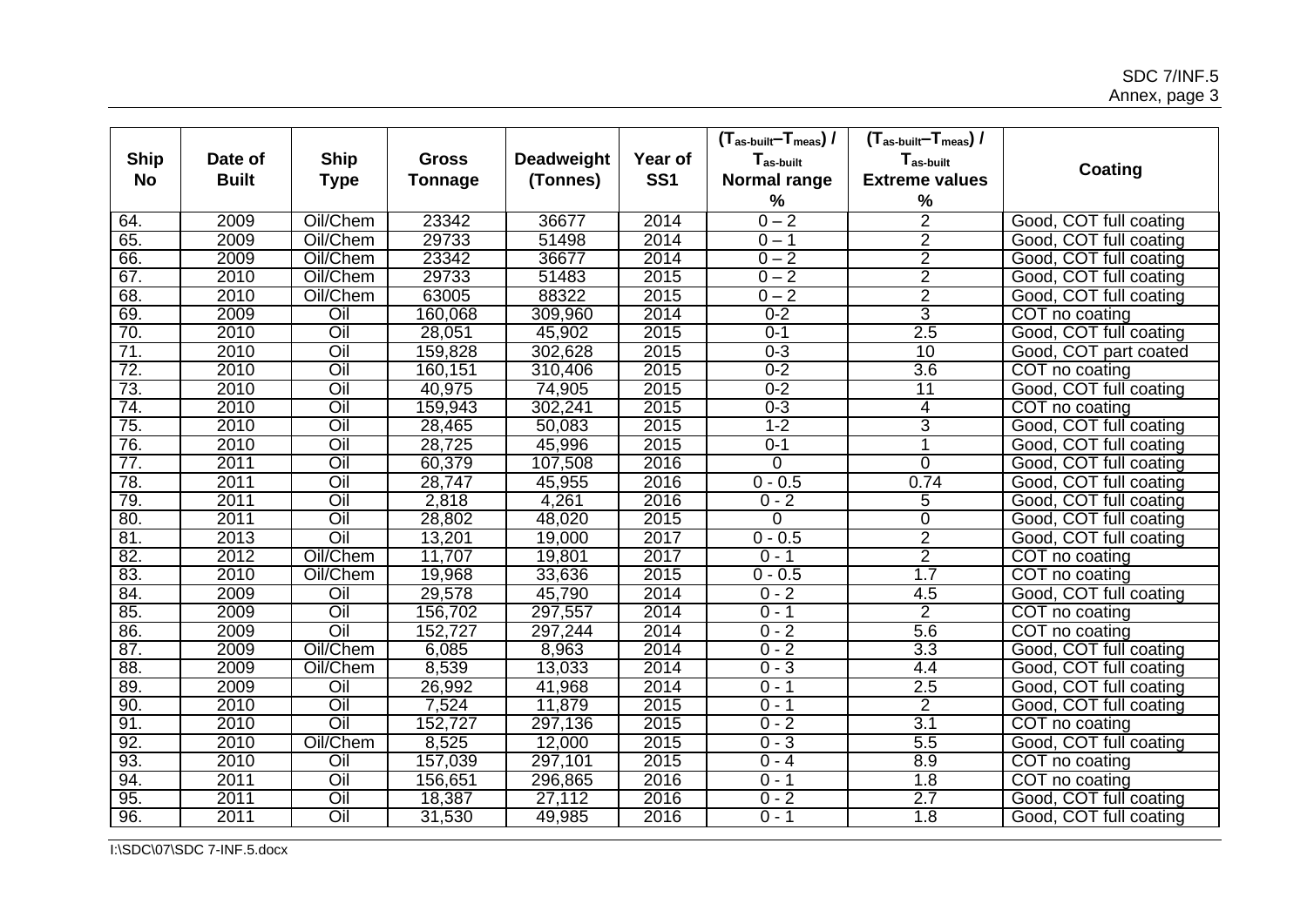| <b>Ship</b><br><b>No</b> | Date of<br><b>Built</b> | <b>Ship</b><br><b>Type</b> | <b>Gross</b><br><b>Tonnage</b> | <b>Deadweight</b><br>(Tonnes) | Year of<br>SS <sub>1</sub> | $(T_{\text{as-built}} - T_{\text{meas}})$ /<br>T <sub>as-built</sub><br><b>Normal range</b> | $(T_{\text{as-built}} - T_{\text{meas}})$ /<br>Tas-built<br><b>Extreme values</b> | Coating                |
|--------------------------|-------------------------|----------------------------|--------------------------------|-------------------------------|----------------------------|---------------------------------------------------------------------------------------------|-----------------------------------------------------------------------------------|------------------------|
|                          |                         |                            |                                |                               |                            | $\%$                                                                                        | $\%$                                                                              |                        |
| 97.                      | 2012                    | Oil                        | 18,387                         | 27,074                        | 2017                       | $0 - 2$                                                                                     | $\overline{4.2}$                                                                  | Good, COT full coating |
| 98.                      | 2013                    | Oil/Chem                   | 5,738                          | 7,914                         | 2018                       | $0 - 1$                                                                                     | $\overline{2}$                                                                    | COT no coating         |
| 99.                      | 4/3/2009                | Oil                        | 42,403                         | 74889.2                       | 2014                       | 1.8                                                                                         | 2.6                                                                               | Good, COT full coating |
| 100                      | 6/9/2009                | Oil                        | 42,403                         | 74859.3                       | 2014                       | 0.47                                                                                        | $\overline{2}$                                                                    | Good, COT full coating |
| 101.                     | 6/25/2009               | Oil                        | 162,412                        | 321136.7                      | 2014                       | 0.152                                                                                       | 0.8                                                                               | Good, COT full coating |
| 102.                     | 7/24/2009               | Oil/Chem                   | 8,625                          | 13094                         | 2014                       | 1.88                                                                                        | 5                                                                                 | Good, COT full coating |
| 103.                     | 10/10/2009              | Oil                        | 29,845                         | 47878.3                       | 2014                       | 0.72                                                                                        | 2.6                                                                               | Good, COT full coating |
| 104.                     | 10/27/2009              | Oil/Chem                   | 8,625                          | 13140.22                      | 2015                       | 0.8254                                                                                      | $\overline{3.3}$                                                                  | Good, COT full coating |
| 105                      | 1/25/2010               | Oil                        | 29,993                         | 51196                         | 2015                       | 0.7                                                                                         |                                                                                   | Good, COT full coating |
| 106.                     | 1/27/2010               | $\overline{O}$ il          | 29,845                         | 47795                         | 2015                       | 0.8                                                                                         | 1.8                                                                               | Good, COT full coating |
| 107.                     | 7/23/2010               | Oil                        | 42,845                         | 73606                         | 2015                       | 0.3                                                                                         | 0.5                                                                               | Good, COT full coating |
| 108.                     | 8/5/2010                | Oil                        | 42,845                         | 73580                         | 2015                       | 0.756                                                                                       | 3.1                                                                               | Good, COT full coating |
| 109                      | 9/15/2010               | Oil                        | 42,845                         | 73594.9                       | 2015                       | 0.68                                                                                        | 2.8                                                                               | Good, COT full coating |
| 110.                     | 9/27/2010               | Oil                        | 42,845                         | 73531                         | 2015                       | 0.65                                                                                        | $\overline{4}$                                                                    | Good, COT full coating |
| 111.                     | 9/27/2010               | Oil                        | 57,702                         | 104895.4                      | 2016                       | 0.58                                                                                        | 5                                                                                 | Good, COT full coating |
| 112.                     | 10/5/2010               | Oil                        | 42,845                         | 73655                         | 2015                       | 0.62                                                                                        | 3                                                                                 | Good, COT full coating |
| 113.                     | 10/27/2010              | Oil                        | 64,397                         | 114686.1                      | 2015                       | 0.68                                                                                        | 1.57                                                                              | Good, COT full coating |
| 114.                     | 2010                    | Oil/Chem                   |                                | 51745                         | 2015                       | $0 - 1$                                                                                     |                                                                                   | Good, COT full coating |
| 115.                     | 1999                    | Oil/Chem                   |                                | 51118                         | 2014                       | $0 - 1$                                                                                     |                                                                                   | Good, COT full coating |
| 116.                     | 2010                    | Oil                        |                                | 115708                        | 2015                       | $0 - 1$                                                                                     |                                                                                   | Good, COT full coating |
| 117.                     | 2011                    | Oil/Chem                   |                                | 51063                         | 2016                       | $1 - 5$                                                                                     | $\overline{9}$                                                                    | Good, COT full coating |
| 118.                     | 2010                    | Oil/Chem                   |                                | 50213                         | 2015                       | $0 - 3$                                                                                     | 5                                                                                 | Good, COT full coating |
| 119.                     | 2012                    | Oil/Chem                   |                                | 51678                         | 2017                       | $1 - 2$                                                                                     | $\overline{2}$                                                                    | Good, COT full coating |
| 120.                     | 2012                    | Oil/Chem                   |                                | 51768                         | 2017                       | $1 - 2$                                                                                     | 5                                                                                 | Good, COT full coating |
| 121.                     | 1999                    | Oil                        |                                | 158319                        | 2014                       | $0 - 2$                                                                                     | $\overline{2}$                                                                    | Good, COT full coating |
| 122.                     | 2010                    | Oil                        |                                | 158489                        | 2015                       | $-3$                                                                                        | 3                                                                                 | Good, COT full coating |
| 123.                     | 2011                    | Oil                        |                                | 158466                        | 2016                       | $1 - 2,5$                                                                                   | 2.6                                                                               | Fair, COT full coating |
| 124.                     | 2012                    | Oil/Chem                   |                                | 50825                         | 2017                       | $0 - 3$                                                                                     | 5.5                                                                               | Good, COT full coating |
| 125.                     | 2011                    | Oil/Chem                   |                                | 50895                         | 2016                       | $0 - 2$                                                                                     | 2.7                                                                               | Good, COT full coating |
| 126.                     | 2011                    | Oil/Chem                   |                                | 50895                         | 2016                       | $0 - 2$                                                                                     | $\overline{2}$                                                                    | Good, COT full coating |
| 127.                     | 2011                    | Oil/Chem                   |                                | 51063                         | 2016                       | $0 - 1,5$                                                                                   | 5.8                                                                               | Good, COT full coating |
| 128.                     | 2011                    | Oil/Chem                   | 11908                          | 16500                         | 2016                       | $0 - 2$                                                                                     | 10                                                                                | Good, COT full coated  |
| 129.                     | 2009                    | Oil/Chem                   | 20145                          | 33694                         | 2013                       | $0 - 1$                                                                                     | 3                                                                                 | Good, COT not coated   |
| 130.                     | 2013                    | Oil/Chem                   | 30087                          | 50044                         | 2017                       | $0 - 1$                                                                                     | $\overline{5}$                                                                    | Good, COT full coated  |

I:\SDC\07\SDC 7-INF.5.docx